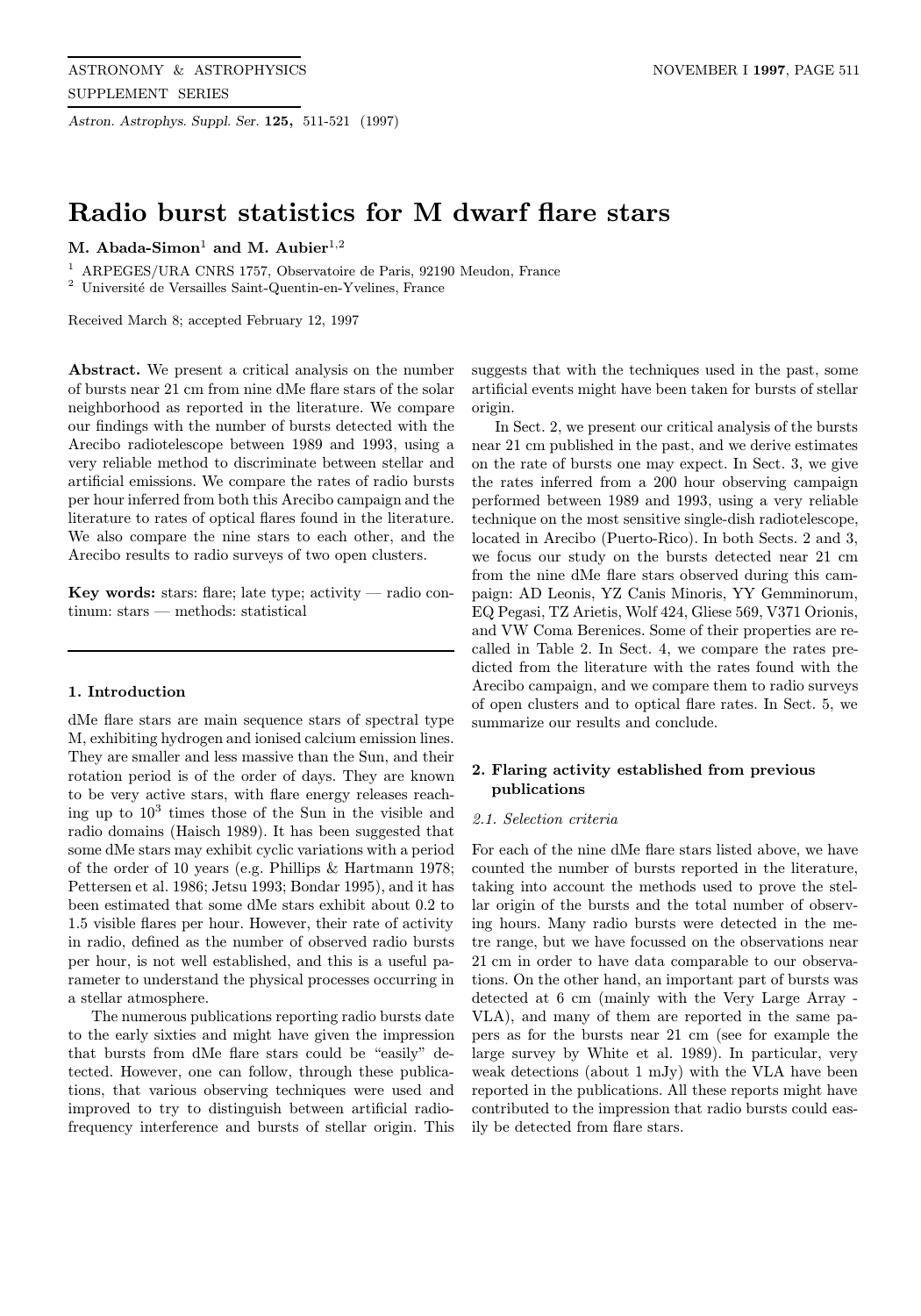Assuming that the activity of the nine studied stars has not changed since they are observed at decimetric wavelengths, the burst rates inferred from the literature should be the same as the rates deduced from the reliable technique used between 1989 and 1993 (Lecacheux et al. 1993; Abada-Simon et al. 1994), under the two following conditions on the bursts reported in the publications: firstly, we only take into account the bursts for which the stellar origin is proven; secondly, we take into account only the bursts reaching at least 8 mJy, which is the peak flux density of the weakest burst detected during the Arecibo campaign.

We have considered that the stellar origin of a burst is proven when one of the three following techniques is used: i) use of an interferometer (mainly the VLA): this kind of instrument allows to create a map of the observed star and the surrounding sky region, and only an emission recorded by all the antennas can produce a "consistent" signal appearing at the position of the star. In addition, a map is useful in identifying sources which are close to the observed star and which are known to radiate at 21 cm too: this prevents from the source confusion problem of singledish telescopes; for example, there is a well-known extragalactic source detected in a direction close to that of AD Leo: the emission of  $T1017+201$  (flux density of 200 mJy, e.g. Jackson et al. 1989) is within the primary beam of the Arecibo telescope, and occasionally needs to be distinguished from a possible stellar burst;

ii) recording simultaneously a burst with several (singledish) radiotelescopes observing all near 21 cm;

iii) observing simultaneously the star ("ON") and another close direction in the sky ("OFF") with two antennas (mostly single-channel) tuned at almost equal frequencies (near 21 cm).

We have not taken into account the bursts detected by a single-dish telescope for which the stellar origin was not proven by one of the above criteria, especially when a burst is recorded with a single- frequency channel receiver. However, we cannot reject some bursts as definitely not stellar. In particular, one can find apparent rapid "spikes", without being able to prove their stellar origin. Such "false" spikes were discovered in the data during the campaign of 1989-1993 in Arecibo (Lecacheux et al. 1992). Finally, the (quasi-)simultaneity of a radio event with a flare at other wavelengths may not be a sufficient proof of its stellar origin.

#### 2.2. Difficulties encountered in the literature

One problem is that the precise number of bursts detected is not always specified by the authors, and another one is that the total number of observing hours is not always given. We report such incomplete data but we cannot use them to estimate the rate of activity in radio. In addition, the observing techniques used in the past may have had different sensitivity thresholds, so that the weakest

bursts were probably missed. The different time resolutions used on various instruments such as the VLA and the Arecibo telescope also suggest to be careful in comparing the bursts' fluxes. Furthermore, in the past, only the most intense bursts were reported, whereas weaker bursts might have been present in the data without being searched for (private communication). Some real bursts may also have been rejected because they didnot exhibit the typical characteristics expected from a star (e.g. strong polarisation, drift of the emission frequency with time). Finally, some detections of weak bursts were never reported in the literature after many days of observation (e.g. Bastian, private communication). All these facts may lead us to underestimate the rate of radio bursts per hour. On the other hand, it may be overestimated by the fact that some nondetections following many hours of observation were never reported. Finally, we might have missed some publications on the subject.

Another difficulty - that we also encountered during the observations of 1989-1993 in Arecibo - rests in counting the "real" bursts. There is no "strict" distinction between a quiescent emission (i.e. weak and slowly varying) and a burst (stronger and more rapid). Indeed, quiescent emission from UV Ceti, the prototype of dMe stars, was recorded up to 18 mJy (Bastian & Bookbinder 1987), and this value is higher than many bursts. On the other hand, YZ CMi is a good example of a dMe star exhibiting gradual increases and decreases which can hardly be classified as quiescence or burst: how can one estimate the number of individual bursts in a "weakly varying event" of YZ CMi, as decreasing from 12 to 6 mJy during 5 hours (see Kundu et al. 1986)? Another difficulty is then to distinguish several "independent" bursts which are close in time from several bursts which actually belong to the same "single event".

#### 2.3. Results from the publications

In the tables of Appendix 1, we present our findings for eight of the nine dMe stars listed in Sect. 1 (we could not find any report on a detection of V371 Ori near 21 cm). One can see in Appendix 1 a case when AD Leo was observed simultaneously at four frequencies by the VLA: a burst reached 80 mJy at 1415 MHz but it was not detected at 1515 MHz, nor at 5 GHz (Kundu et al. 1986). Since a reliable observing technique was used, this result suggests that the bandwidth of the burst did not extend to frequencies higher than 1415 MHz, but it may extend to lower frequencies.

In summary, AD Leo emitted 6 bursts in excess of 8 mJy in 31 hours, EQ Peg more than 5 in 16 hr, and YZ CMi more than 13 in 34 hr; Wolf 424 and YY Gem exhibited no burst in 14 and 15 hr (respectively), nor did TZ Ari, Gl. 569 and VW Com (in only 0.4 hr). Let us see if the observations of 1989-1993 are in agreement with the preceding publications.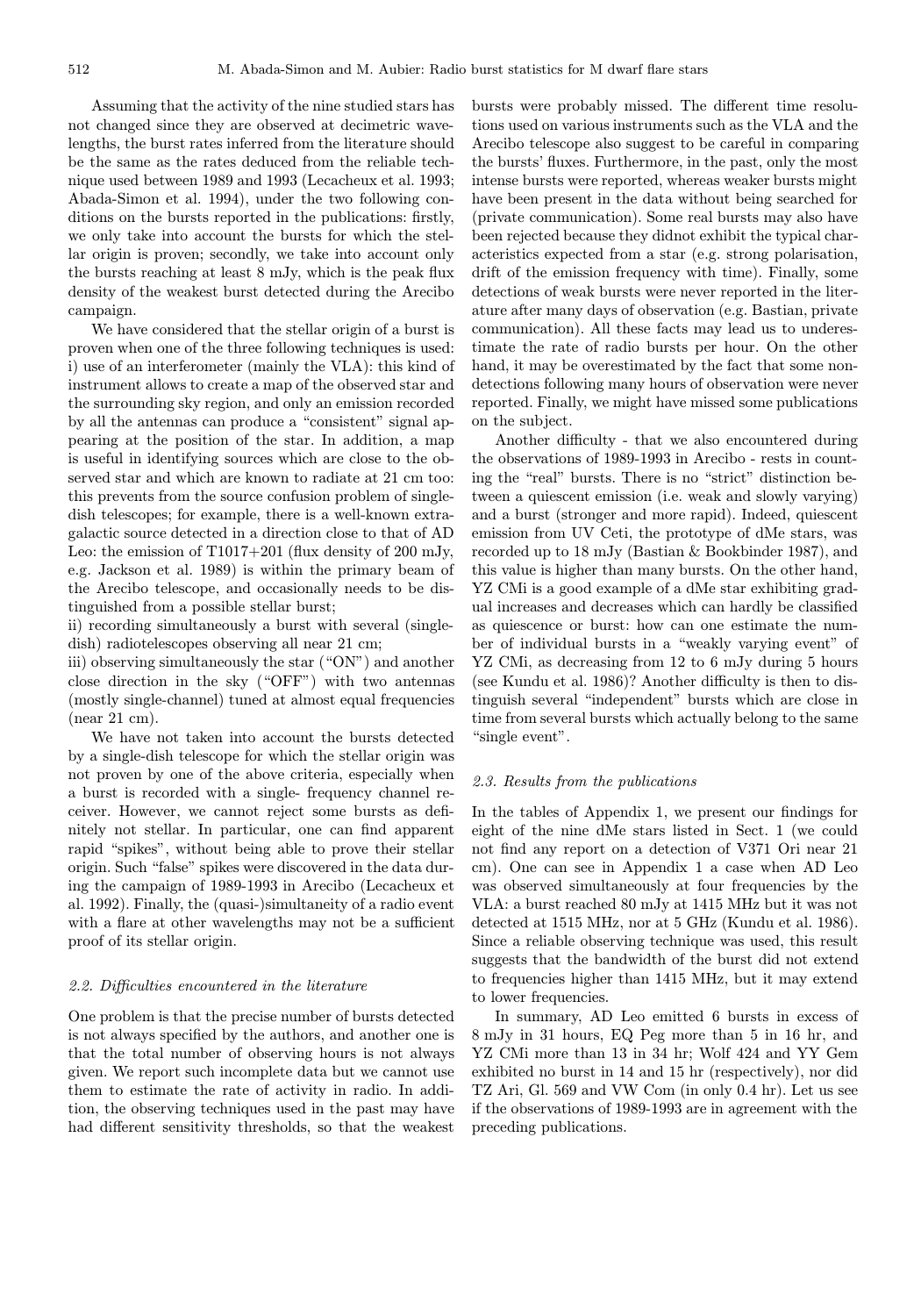## 3. Activity revealed by the observations of 1989- 1993 in Arecibo

#### 3.1. Reliability of the observing technique

Knowing that narrow-band stellar bursts  $(\Delta f / f \approx 1\%)$ exist, the tuning frequencies of several antennas observing simultaneously should be spaced by less than about 10 MHz, otherwise the burst may be missed by one of the antennas. In addition, a day-to-day comparison of the data is especially useful in rejecting non-stellar emissions recorded by the antenna "ON". Therefore, when observing with a single-dish radiotelescope, the most reliable observations combine simultaneous ON and OFF-source antennas, tuned at the same frequency, both of wide bandwidth, high frequency and time *resolutions*, and *daily compari*son of the data recorded at the same hour angle. This is the technique used during a 200 hour observing campaign with an acousto-optical spectrograph as a receiver of the Arecibo telescope. In the course of this campaign, which started in July 1989 and ended in February 1993, nine dMe flare stars and one binary system of the type RS Canum Venaticorum (RS CVn) were observed at 6 and 21 cm (Lecacheux et al. 1993; Abada-Simon et al. 1994).

#### 3.2. Number of bursts detected

Only AD Leo was detected during the Arecibo campaign, and no burst was detected from the other eight dMe flare stars observed, nor from the RS CVn system UX Ari. The details on each of the eleven bursts detected from AD Leo in 38.3 hours of data are recalled in Table 1 (from Abada-Simon et al. 1994). In summary, half of the bursts is circularly polarised, half is not; the bursts last between 6 and 90 s, and their peak flux density is between 8 and 63 mJy with an integration time of 1 s, but the strongest burst was in fact made of spikes reaching up to 350 mJy in 20 ms. Figure 1 shows a histogram of the eleven bursts' flux density. We have counted as "one individual burst" either an event isolated in a 5-min scan, or a burst separated from another one by a "non-detection time" lasting at least ten seconds: in this second case, it is possible that several "bursts" actually belong to the same event whose flux decreases below the detection threshold. The situation is different in the case of the event (counted as two bursts) recorded on 13 February 1993: the second burst is made of several brief bursts present over several minutes.

It is also interesting to note that the eleven bursts were detected in only a few days: two bursts on 11 December 1990 separated by less than 30 minutes, six bursts on 13 December 1990, among which five occurred over 15 min maybe a unique event? -, one burst on 12 February 1993, and 7 minutes of activity on 13 February 1993. The six bursts recorded on 13 December 1990 cover a period of time  $\Delta t = 1$  h 15 min, during which AD Leo rotates by an angle:

 $\alpha$  (rad) =  $2\pi\Delta t \sin(i)/P_{\rm rot} \approx 4^{\circ}$ 



Fig. 1. Histogram of the bursts' peak flux density detected from AD Leo at 21 cm between 1990 and 1993 in Arecibo by Abada-Simon et al. (1994)

where  $P_{\rm rot} = 2.7$  days is AD Leo's rotation period, and  $i =$ 38◦ is the inclination of its rotation axis to the line of sight (Pettersen et al. 1984). Assuming that these bursts are emitted from one "active region" and that the radiation is beamed toward the star's zenith, the size of this region is:

$$
L = \Delta t R \sin(i) / P_{\rm rot} \approx 4000 \text{ km}
$$

where  $R$  is AD Leo's radius. The size  $L$  may be smaller if the emitting region is not on the equator, but since radio bursts arise in the corona, i.e. up to about one stellar radius above the surface, the size L of the "active region" may be underestimated by a factor two. Within the same assumptions of beamed radiation toward zenith and of one "unique active region" for the consecutive radio bursts, it is interesting to note that, since AD Leo's rotation period is 2.7 days, the radio bursts detected on 13 December 1990 could come from the same region as that from which the radio bursts of 11 December 1990 originated, after the "active region" was not observable from the Earth on 12 December 1990; the bursts detected on 12 and 13 February 1993 could also come from one region (observable on both days). There could be several reasons why radio emission is not detected continuously when the hypothetical "active region" is observable from the Earth: i) the emission of radio bursts might be triggered only from time to time in the "active region"; ii) the radio emission may be below the detection threshold during part of the observing time; iii) the radio bursts are probably emitted in a narrow solid angle and toward directions which vary with time. Knowing that these bursts emission processes are coherent, the latter possibility (iii) seems more realistic than a radio radiation beamed toward zenith.

Finally, in addition to the nine dMe flare stars, the RS CVn-type UX Arietis was also observed but no burst was detected during the campaign of 1989-1993 in Arecibo. In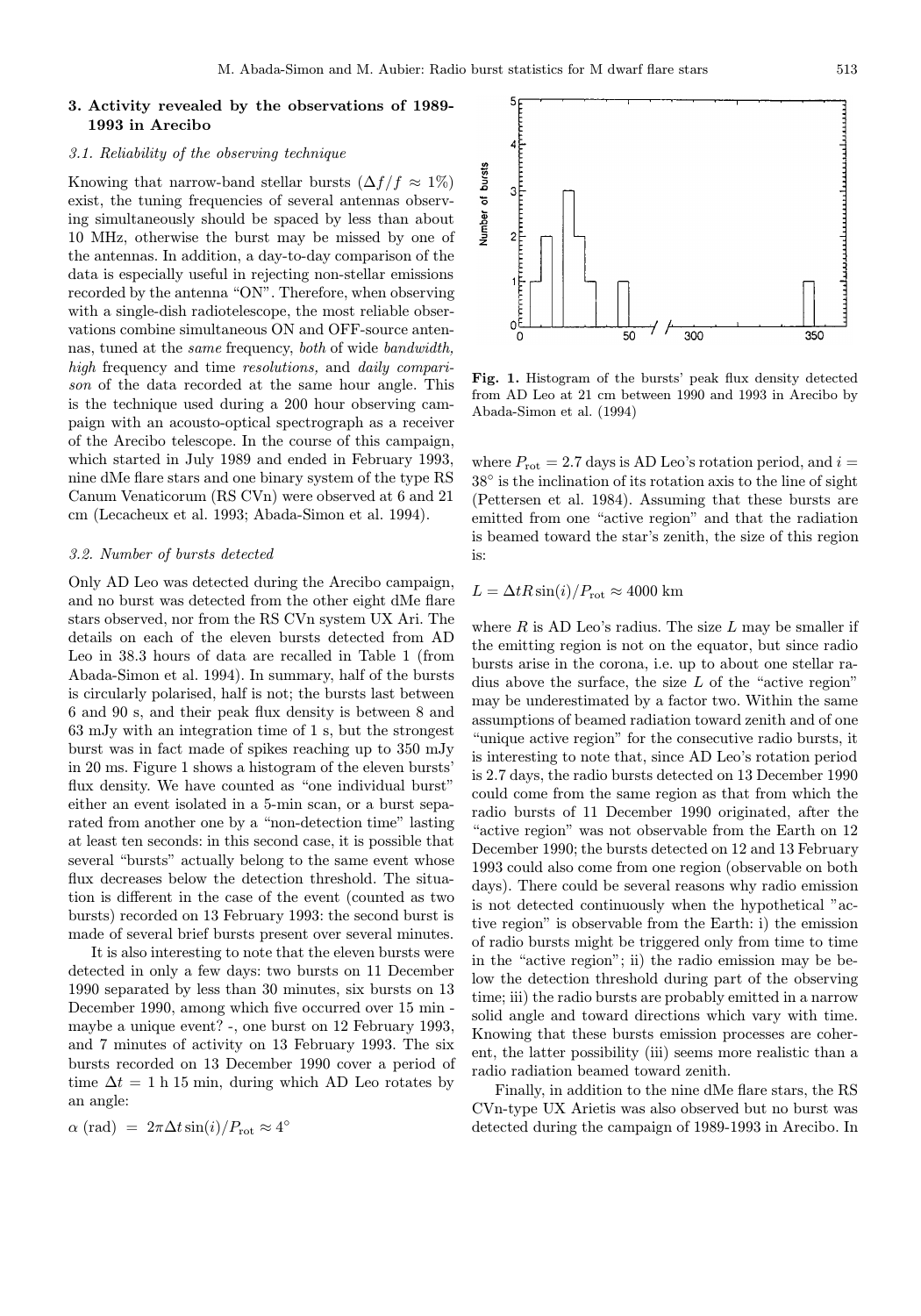| Date       | Starting  | Duration $(s)$ | Peak Flux             | Peak Flux            | RCP(%)   | LCP(%)         |
|------------|-----------|----------------|-----------------------|----------------------|----------|----------------|
|            | Time (UT) |                | Density in            | Density in           |          |                |
|            |           |                | $RCP$ (mJy)           | $LCP$ (mJy)          |          |                |
| 11 Dec. 90 | 08:41:12  | $\sim 12$      | $\sim 20(9.1\sigma)$  | $\Omega$             | 100      | $\overline{0}$ |
| 11 Dec. 90 | 09:05:10  | $\sim 12$      | $\sim 8(5.7\sigma)$   | $\Omega$             | 100      | $\theta$       |
| 13 Dec. 90 | 08:37:55  | $\sim 6$       | $\sim 13(4.8\sigma)$  | $\sim 12(4.3\sigma)$ | 50       | 50             |
| 13 Dec. 90 | 09:40:28  | $\sim 15$      | $\sim 12(5.0\sigma)$  | $\sim 13(4.8\sigma)$ | 50       | 50             |
| 13 Dec. 90 | 09:41:08  | $\sim$ 14      | $\sim 12(5.0\sigma)$  | $\sim 12(4.4\sigma)$ | 50       | 50             |
| 13 Dec. 90 | 09:42:19  | $\sim 41$      | $\sim 20(8.3\sigma)$  | $\sim 26(9.6\sigma)$ | 43       | 57             |
| 13 Dec. 90 | 09:51:15  | $\sim 46$      | $\sim 12(6\sigma)$    | $\sim 12(6.7\sigma)$ | 50       | 50             |
| 13 Dec. 90 | 09:53:03  | $\sim$ 10      | $\sim 8(4\sigma)$     | $\sim 6(3.3\sigma)$  | 57       | 43             |
| 12 Feb. 93 | 04:40:55  | $\sim 8$       | $\theta$              | $\sim 10(4.0\sigma)$ | $\theta$ | 100            |
| 13 Feb. 93 | 04:12:53  | $\sim 90$      | $\sim 63(12.5\sigma)$ | $\overline{0}$       | 100      | $\overline{0}$ |
| 13 Feb. 93 | 04:17:22  | $\sim$ 40      | $\sim 30(9.0\sigma)$  | 0                    | 100      | $\overline{0}$ |

Table 1. Main characteristics of the bursts observed from AD Leo at 21 cm with the Arecibo radiotelescope (from Abada-Simon et al. 1994)

fact, UX Ari's flares are generally on a timescale of hours to days, as it has been observed by the VLA, but it can emit relatively short bursts. Its flux density at 5 GHz can increase from 16 to 21 mJy in about 10 min and decrease again to  $16 \text{ mJy in } 10 \text{ min}$  (Lefèvre et al. 1993): this kind of variability is too low and too slow to be easily identified with the Arecibo radiotelescope. Since UX Ari could not be tracked more than 1h15min (at 21 cm) with this instrument, its long duration flares cannot be observed; our result is that it emitted no short burst in 2.8 hr of observation.

## 3.3. Comparison between the dMe stars observed in Arecibo

Before comparing the flare occurrence rates deduced from our observations to those found in the literature, let us see if the non-detection of eight stars among the nine dMe stars observed in Arecibo in 1989-1993 is surprising, assuming that their behaviour is totally comparable to that observed on AD Leo. Table 2 shows the number of observing hours (Col. 4) of each star (name in Col. 1) whose spectral type and distance are recalled in Cols. 2 and 3 (resp.). Columns 5, 6, 7 and 8 indicate the probability to detect 0, 1, 2 and 3 bursts (respectively), under the following conditions. Eleven bursts were detected from AD Leo in 38.3 hr, and we assume that:

- the nine studied stars emit bursts of equal strength,

- the other eight stars have the same flare rate occurrence as AD Leo,

- they are observed at the distance of AD Leo (4.9 pc), and

- their probability of burst emission follows the Poisson statistics law.

According to Poisson's law, the probability that  $n$  bursts are emitted is:

$$
P(n) = (a^n e^{-a})/n!
$$

where  $\alpha$  is a parameter describing the distribution of bursts. For a star observed for N hours, this parameter is, in the case of 12 bursts emitted by AD Leo in 38.3 hr:

$$
a = 11N/38.3.
$$

As an additional information, Cols. 9 and 10 indicate, for each star "placed at its real distance", the corresponding flux density of a burst of 8 and 64 mJy (respectively) when observed at 4.9 pc.

In the frame of the former hypotheses, we can see that, during the observations of 1989-1993, we had a maximum probability to detect no burst from VW Com, V371 Ori and YY Gem; we had a maximum probability to detect one burst from Gl 569; we had approximately equal probabilities to detect zero or one burst from EQ Peg and TZ Ari, one or two bursts from YZ CMi, and two or three bursts from Wolf 424: for these two latter stars, the probability to detect no burst was relatively low. However, apart from Wolf 424 and TZ Ari, the six other stars are further than AD Leo.

If we consider that the weakest burst from AD Leo (peak flux density of 8 mJy) is the weakest detectable at 21 cm by the Arecibo telescope (with the observing technique used in 1989-1993), it is obvious that if the six stars which are further than AD Leo emitted such a low burst during the observations of 1989-1993, it could not be detected. Among these six stars, only YZ CMi, which was observed for more than twice the time of the five others, could have emitted a second burst, but if it were as weak as the "second weaker" burst of AD Leo (10 mJy, that is 6.6 mJy at YZ CMi's distance), we might not have detected it either. We have just taken the most pessimistic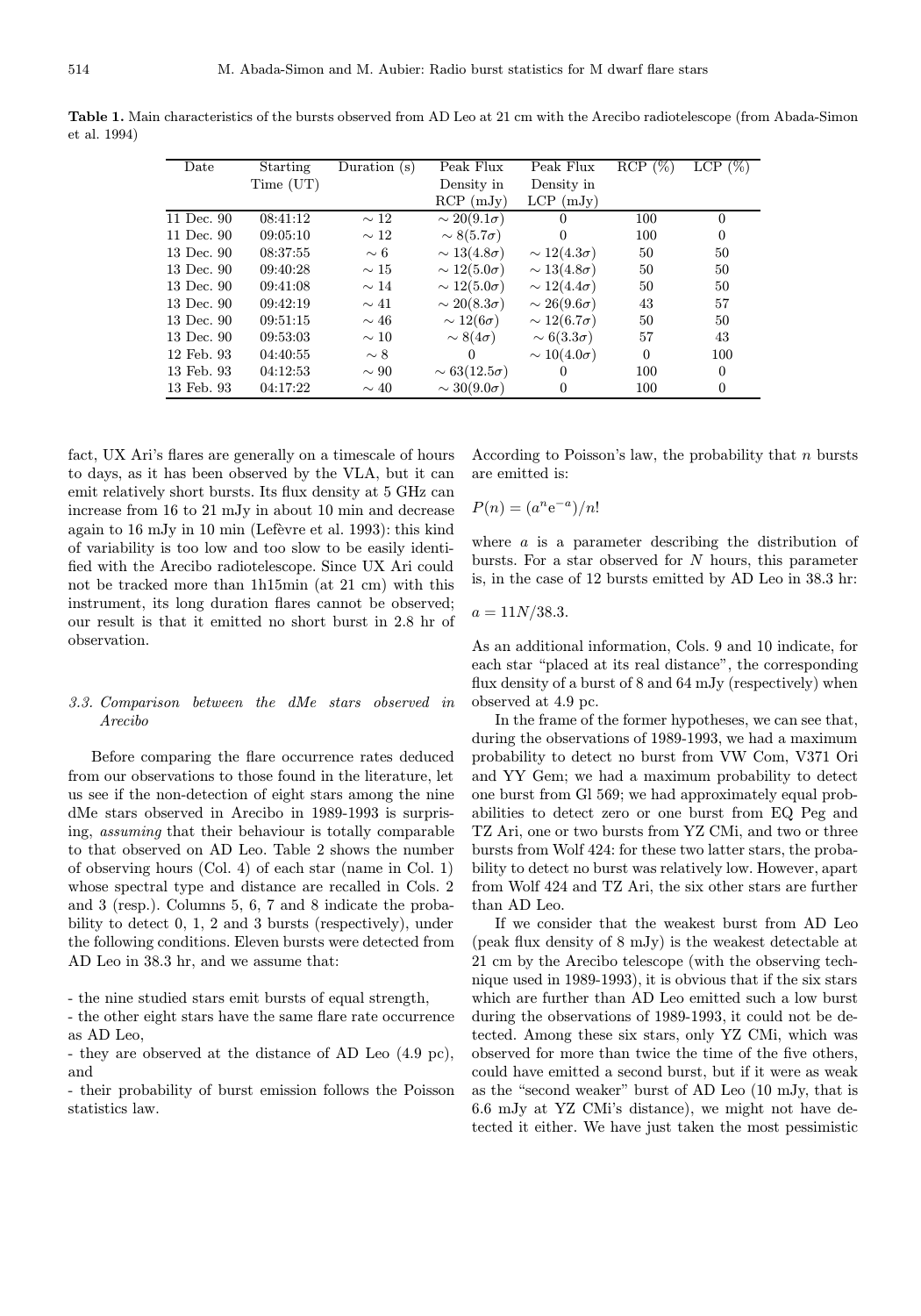|          | Spec-             |        |          |               |               |        |        | Flux        | Flux              |
|----------|-------------------|--------|----------|---------------|---------------|--------|--------|-------------|-------------------|
|          | tral              |        | Number   |               |               |        |        | dens. at    | dens. at          |
| Star     | Type              | $Dis-$ | οf       | P(0)          | P(1)          | P(2)   | P(3)   | diff. dist. | diff. dist.       |
|          |                   | tance  | observin | $(\% )$       | $(\%)$        | $(\%)$ | $(\%)$ | of a burst  | of a burst        |
|          |                   | (pc)   | g hours  |               |               |        |        | of 8 mJy    | of 64             |
|          |                   |        | at 1.4   |               |               |        |        | at $4.9$ pc | mJy at            |
|          |                   |        | GHz      |               |               |        |        |             | 4.9 <sub>pc</sub> |
| Wolf 424 | M5.5Ve            | 4.3    | 10.7     | 4.6           | 14.2          | 21.9   | 22.4   | 10.4        | 83.2              |
| TZ Ari   | M <sub>5</sub> Ve | 4.5    | 3.3      | 36.7          | 34.8          | 16.5   | 5.2    | 9.5         | 76                |
| AD Leo   | M4Ve              | 4.9    | 38.3     | $< 2.10^{-5}$ | $< 2.10^{-4}$ | 0.1    | 0.4    | 8           | 64                |
| YZ CMi   | M4.5Ve            | 6.0    | 7.7      | 11.0          | 24.2          | 26.8   | 19.7   | 5.3         | 42.4              |
| EQ Peg   | M4Ve              | 6.5    | 3.6      | 35.6          | 36.8          | 19.0   | 6.6    | 4.5         | 36                |
|          | M6Ve              |        |          |               |               |        |        |             |                   |
| Gl 569   | M <sub>0</sub>    | 10.4   | 4.4      | 28.3          | 35.7          | 22.6   | 9.5    | 1.8         | 14.4              |
| YY Gem   | M1Ve              | 14.5   | 3.1      | 41.1          | 36.5          | 16.3   | 4.8    | 0.9         | 7.2               |
| V371 Ori | M3Ve              | 15.2   | 2.9      | 43.5          | 36.2          | 15.1   | 4.2    | 0.8         | 6.4               |
| VW Com   | M4Ve              | 17.5   | 2.0      | 57.4          | 33.0          | 9.5    | 1.8    | 0.6         | 4.8               |

Table 2. Comparisons between the nine dMe stars observed, assuming they all behave as AD Leo

hypotheses, assuming that the stars would have emitted the weakest bursts of AD Leo.

In summary, if the nine observed dMe stars were comparable, we could not be surprised by having detected no burst from TZ Ari and the six stars further than AD Leo, but we may be more surprised by knowing that bursts much stronger than the weakest ones assumed can be emitted. On the other hand, there is a maximum probability to detect three bursts from Wolf 424. However, the papers about flares from dMe stars show that some stars which are further than others are more active and emit stronger bursts than other stars which are closer.

## 4. Comparison between our results and the publications

We have found no paper on the detection of bursts near 21 cm of TZ Ari, Gl. 569, V371 Ori and VW Com. The four other stars had been detected at 21 cm before the observations of 1989-1993: YY Gem and EQ Peg reached flux densities of only a few mJy, which is detectable by the VLA, not by the Arecibo telescope, and, to our knowledge, only Wolf 424 and YZ CMi were detected in Arecibo at 21 cm (see Sect. 3.3 in Abada-Simon et al. 1994), but they are not reported in the tables of Appendix 1 because precise information is lacking. In addition, these latter four stars emitted no burst during numerous hours of observations in Arecibo near 21 cm, and these "negative" results have not been published (private communication). Table 3 gives a summary of the bursts noted down from the publications and a comparison with the 1989-1993 Arecibo campaign.

Using the results of the literature to determine the parameter a for each star, and assuming that the probability to detect  $n$  bursts from one of the eight stars is estimated from Poisson's law, we deduce from Table 3 that during the 1989-1993 campaign in Arecibo we had a maximum probability (36.6%) of detecting one burst from EQ Peg, but a probability almost as high (32.7%) to detect no burst. On the other hand, we had the same probability (22.5%) to detect two or three bursts from YZ CMi, and only 5.1% chances to detect no burst. We therefore "should have" detected one or several bursts from YZ CMi; but observations of this star with the VLA show that it emits bursts of weak amplitude (a few mJy) over long timescales (a few hours), which is difficult to detect with the Arecibo telescope. Finally, AD Leo had a very low probability (5.6%) to emit the eleven bursts that we have actually detected. However, if the bursts detected in 1989-1993 actually correspond to less than eleven bursts, the probabilities inferred from the 1989-1993 campaign are then closer to those inferred from the literature. Concerning TZ Ari, Gl. 569, VW Com and V371 Ori, the published papers cannot allow to predict reliably the burst rate, since they report on less than half an hour of observation, which is not enough to establish significant statistics. Furthermore, Wolf 424 and YY Gem emitted no burst in 14 and 15.2 hours of reported observation, respectively: it is therefore not surprising that we detected nothing from them, but, on the other hand, the detection threshold published for Wolf 424 is much higher than that of the 1989-1993 campaign.

These Arecibo results can also be compared with some radio surveys of open clusters. Bastian et al. (1988) have used the VLA to search for radio emission from flare stars in the Pleiades: they detected no emission at 1.4 GHz and their detection criteria led them to a frequency of "detectable" radio emitting events of  $\leq 1$  event in 120 hours; they concluded that the flare stars in the Pleiades may be up to about ten times more active than flare stars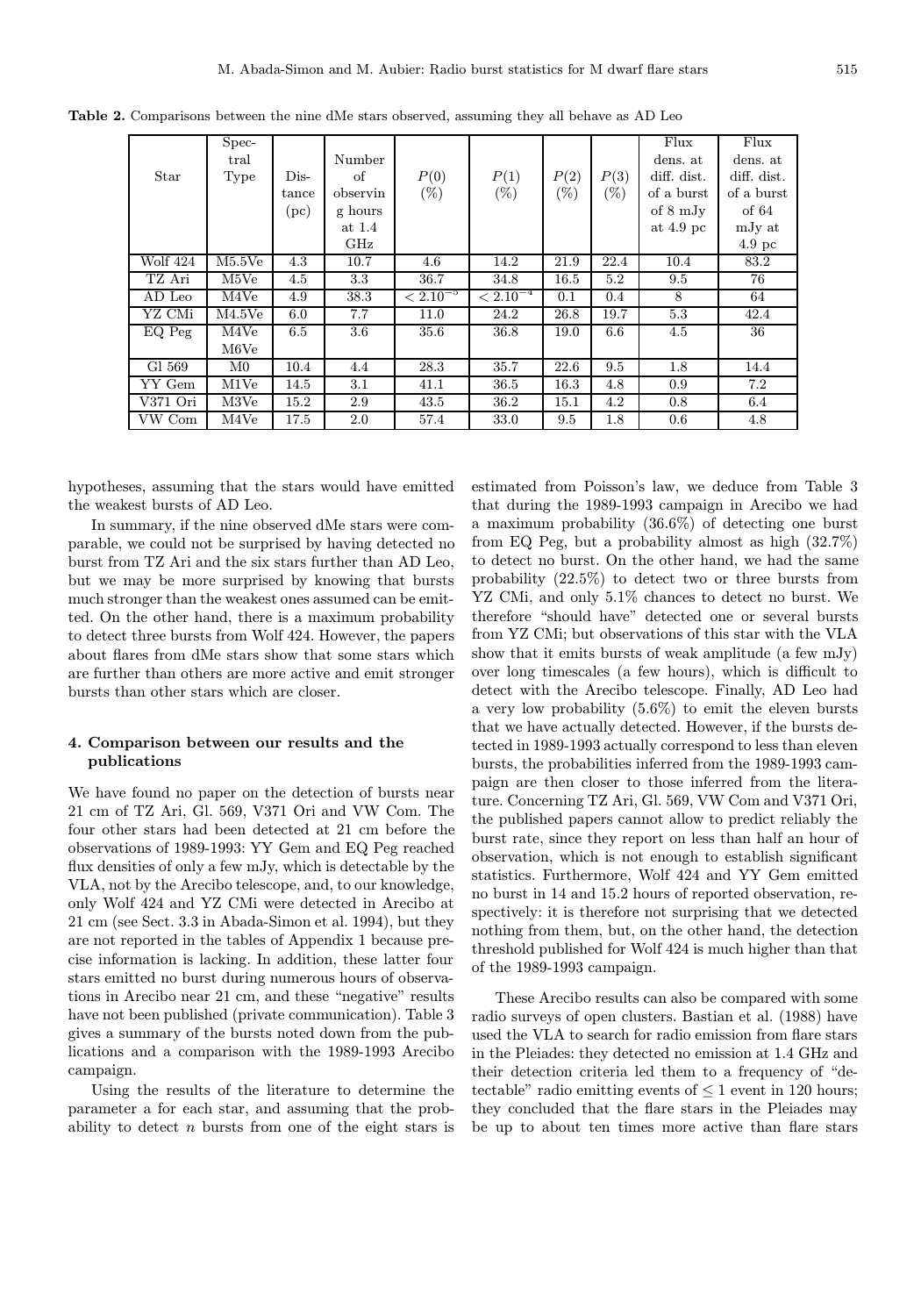|              | Literature:  | Literature: | 1989-1993    | 1989-1993     |
|--------------|--------------|-------------|--------------|---------------|
|              |              |             | campaign:    | campaign:     |
| <b>Stars</b> | Number of    | Number of   | Number of    |               |
|              | observing    | burst       | observing    | Number of     |
|              | hours at 1.4 |             | hours at 1.4 | <b>bursts</b> |
|              | GHz          |             | GHz          |               |
| Wolf 424     | 14           | $\Omega$    | 10.7         | $\Omega$      |
| TZ Ari       | 0.4          | O           | 3.3          | 0             |
| AD Leo       | 31           | 6           | 38.3         | 12            |
| YZ CMi       | 33.7         | >13         | 7.7          | 0             |
| EQ Peg       | 16.1         | > 5         | 3.6          | $\Omega$      |
| GI 569       | 0.4          | 0           | 4.4          | $\Omega$      |
| YY Gem       | 15.2         | 0           | 3.1          | $\Omega$      |
| VW Com       | 0.4          |             | 2.0          |               |

Table 3. Comparison between the 1989-1993 campaign and former publications

in the solar neighborhood, i.e. they are not very different. This seems to be confirmed if we put AD Leo at the Pleiades distance (125 pc): event its strongest burst detected in Arecibo in 1993 would be below the detection level of the VLA survey by Bastian et al. (1988). A survey of the Hyades made with the VLA at 1.5 GHz by White et al. (1993) led to similar conclusions within several uncertainties: the Hyades M dwarfs are not much more active than the nearby population, and one can expect 1 event in 20 hours from the Hyades, located at 45 pc. At that distance, one or two of AD Leo's strongest bursts could have been detected in the 40 observing hours made in Arecibo between 1990 and 1993, which gives a rate of detectable events similar to the survey of White et al. (1993) or lower (for AD Leo's weaker bursts and for the other stars, not detected during the Arecibo campaign).

Let us now compare the activity rates in radio with those in the visible domain. There is a report of about 0.8 − 1.5 optical flares per hour from AD Leo (Pettersen et al. 1984; Pettersen et al. 1986; Pettersen et al. 1990), to compare with about 0.3 radio bursts detected per hour in 1989-1993, and with about 0.2 radio bursts per hour predicted from the literature. Doyle & Mathioudakis (1990) estimate about 0.7 optical flares in 3 hr from YY Gem, whereas no radio burst was detected in the same amount of time in 1989-1993; with the same optical rate of YY Gem, one expects about 3 optical flares in 15 hrs, during which no radio burst was found in the literature.

## 5. Conclusion

We have seen that our very reliable observing technique implies rates of dMe radio bursts per hour which are slightly different from what can be inferred from the "reliable" former papers. However, these rates may be underor over-estimated for various reasons. We have compared the stars with each other, but their rate of activity presumably depends on their instrinsic properties.

In reality, the peak flux density might not be the right indicator of rate of activity. In the visible domain, the activity rate is defined by Doyle & Mathioudakis (1990) as the total energy released during a flare, divided by the total observing time. In order to calculate an equivalent quantity at radio wavelengths - although it might not be the best indicator - we need to know the total bandwidth of the emission, in addition to the distance of the source and duration of the burst. It is therefore not possible to estimate the total released energy from the papers. The energy of the bursts detected in 1989-1993 is of the order of 10<sup>17</sup> J, but it could be higher if the burst's bandwidth is much larger than the observing bandwidth.

Since dMe's flares are often compared to the Solar White Light Flares (WLF), it would also be interesting to compare the activity of dMe's in radio with the activity in the visible and X-rays. Indeed, the Solar WLF of type I are found to be correlated with X-rays and microwaves, whereas it is not the case for type II WLF. Although the last paragraph of Sect. 4 suggests that more optical flares than radio bursts are observed from flare stars, we point out that only numerous simultaneous observations can bring reliable statistical correlations between various wavelength domains: these are necessary to provide information on the triggering of flares and on the acceleration process(es). The correlation with other wavelengths and the rate of occurrence of each type of stellar radio burst is also necessary to understand the whole phenomenon of flares in dMe's.

Establishing reliable rates of activity for stars requires a large amount of observing hours. A long term study of dMe's radio bursts is necessary to establish the various types of radio bursts and the occurrence of each type. Collecting such data will be possible when the Arecibo and Nanay single-dish radiotelescopes are renovated. We have also extended these studies to decametric wavelengths, at which an array is easily accessible to us in Nanay (France): these observations are performed simultaneously with a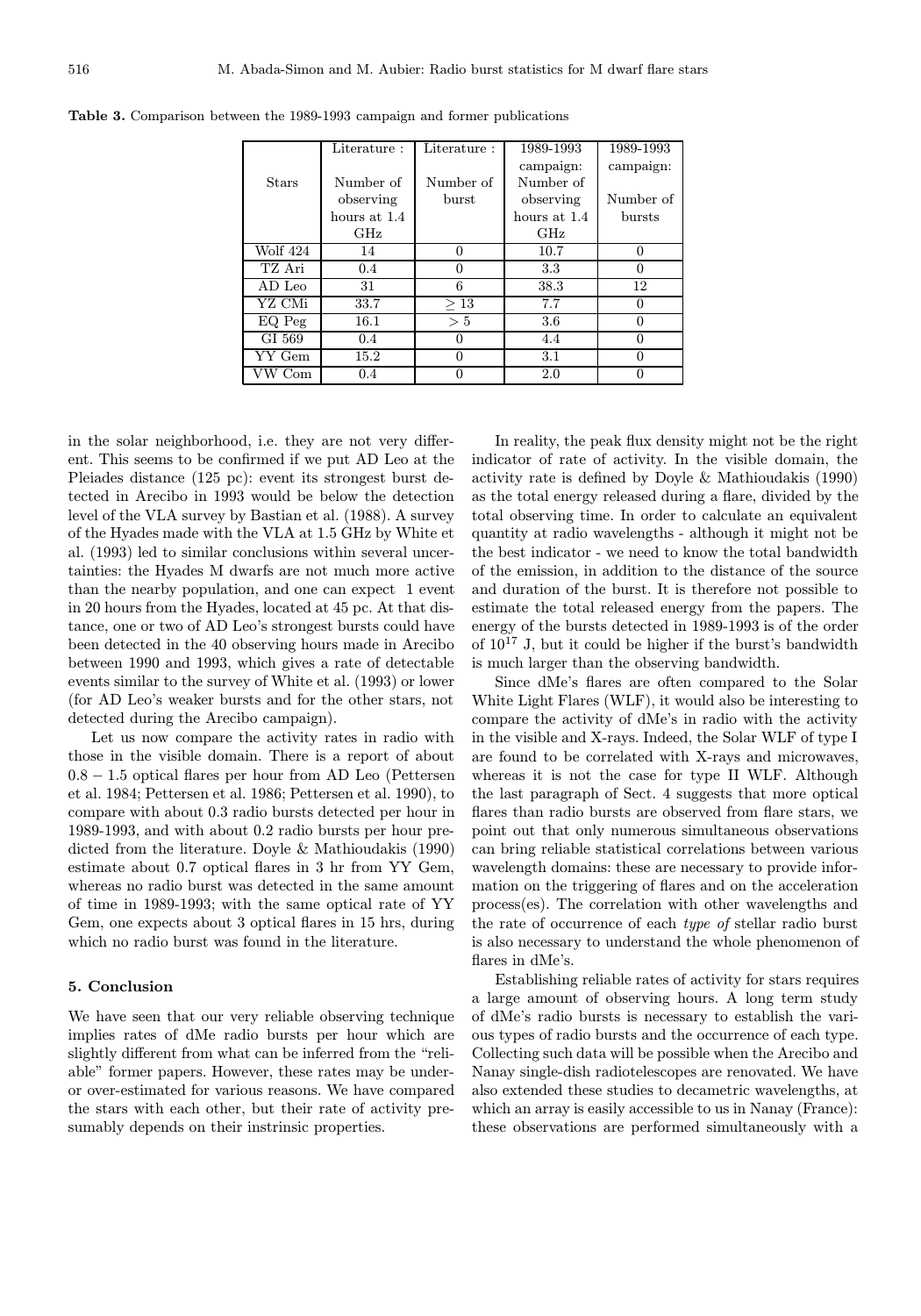complementary decametric array in Kharkov (Ukraine) and with an optical telescope in Nauchny (Crimea).

Acknowledgements. We are very grateful to N. Meyer-Vernet for encouraging this study. We thank H.J. Wendker for providing useful references, J. Aboudarham, T.S. Bastian, J.A. Bookbinder, S.M. White, and J. Lim for fruitful discussions, and the referee for suggesting improvements for the paper.

#### References

- Abada-Simon M., Lecacheux A., Louarn P., et al., 1994, A&A 288, 219
- Bastian T.S., Bookbinder J.A., 1987, Nat. 326, 678
- Bastian T.S., Bookbinder J.A., Dulk G.A., Davis M., 1990, ApJ 353, 265
- Bastian T.S., Dulk G.A., Slee O.B., 1988, ApJ 95, 794
- Bondar N.I., 1995, A&AS 111, 259
- Doyle J.G., Mathioudakis M., 1990, A&AS 227, 130
- Gary D.E., 1985, in Radio Stars, Hjellming R.M. and Gibson D.M. (eds.) Astrophys. Space Sci. Library 116. Reidel
- Güdel M., Benz A.O., Bastian T.S., et al., 1989, A&A 220, L5
- Güdel M., 1991, PhD Thesis, ETH Zürich
- Haisch B.M., 1989, in IAU Colloq. 104: Solar and Stellar Flares, Haisch B.M. and Rodonò B.M. (eds.). Dordreicht: Kluwer Academic Publishers, reprinted from Solar Phys., 121, Nos. 1-2, p. 9
- Jackson P.D., Kundu M.R., White S.M., 1989, A&A 210, 284
- Jackson P.D., Kundu M.R., Kassim N., 1990, Solar Phys. 130, 391
- Jetsu L., 1993, A&A 276, 345
- Kundu M.R., Pallavicini R., White S.M., Jackson P.D., 1988, A&A 195, 159
- Kundu M.R., Shevgaonkar R.K., 1988, ApJ 334, 1001
- Kundu M.R., White S.M., Jackson P.D., 1986, Adv. Spa. Res. 6, 117
- Lang K.R., Bookbinder J.A., Golub L., Davis M.M., 1983, ApJ 272, L15
- Lang K.R., Willson R.F., 1986a, ApJ 302, L17
- Lang K.R., Willson R.F., 1986b, ApJ 305, 363
- Lang K.R., Willson R.F., 1988, ApJ 326, 300
- Lecacheux A., Abada-Simon M., Belkora L., et al., 1992, in Seventh Cambridge Workshop on Cool Stars, Stellar Systems, and the Sun, Giampapa S. and Bookbinder J.A. (eds.). ASP Conf. Ser. 26, 319
- Lecacheux A., Rosolen C., Davis M., et al., 1993, A&A 275, 670
- Lefèvre E., Klein K.L., Lestrade J.F., 1994, A&A 283, 483 Moffet J.T., Helmken H.F., Spangler S.R., 1978, PASP 90, 93 Petit M., 1987, Variable Stars
- Pettersen B.R., Coleman L.A., Evans D.S., 1984, ApJS 54, 375
- Pettersen B.R., Panov K.P., Sandmann W.H., Ivanova M.S., 1986, A&AS 66, 235
- Pettersen B.R., Panov K.P., Ivanova M.S., et al., 1990, in Flare Stars in Star Clusters, Associations and the Solar Vicinity, IAU 137, Mirzoyan L.V., Pettersen B.R. and Tsvetkov M.K. (eds.). Kluwer Academic Publishers
- Phillips M.J., Hartmann L., 1978, ApJ 224, 182
- White S.M., Kundu M.R., Jackson P.D., 1986, ApJ 311, 814
- White S.M., Jackson P.D., Kundu M.R., 1989, ApJS 71, 895
- White S.M., Jackson P.D., Kundu M.R., 1993, ApJ 105, 563
- Willson R.F., Lang K.R., Foster P., 1988, 199, 255

## Appendix 1

#### Number of radio bursts detected from the nine studied dMe flare stars

The tables report:

- *Column 1:* " $N(h)$ ": total number of observing hours near 21 cm,

- Column 2: "n": total number of detected bursts,
- *Column 3:* " $\Delta t$ ": duration of each burst,

- Column  $\frac{1}{4}$ : " $I_{\text{Max}}$  (mJy)": peak flux density (shortest reported value, either for a 1-s integration time or with a shorter time resolution),

- Column 5: "Circ. Polar.": Rate of circular polarisation ("R" for right and "L" for left),

- *Column 6:* "Quiesc. (mJy) ": Flux density of the quiescent emission possibly detected,

- Column 7: Observing instrument,
- Column 8: Reference(s).

In each of the tables below, we firstly report the number of bursts detected with one of the three techniques mentioned in Sect. 2.1. Below the total of bursts detected according to these criteria, we also mention some bursts whose stellar origin is not perfectly established.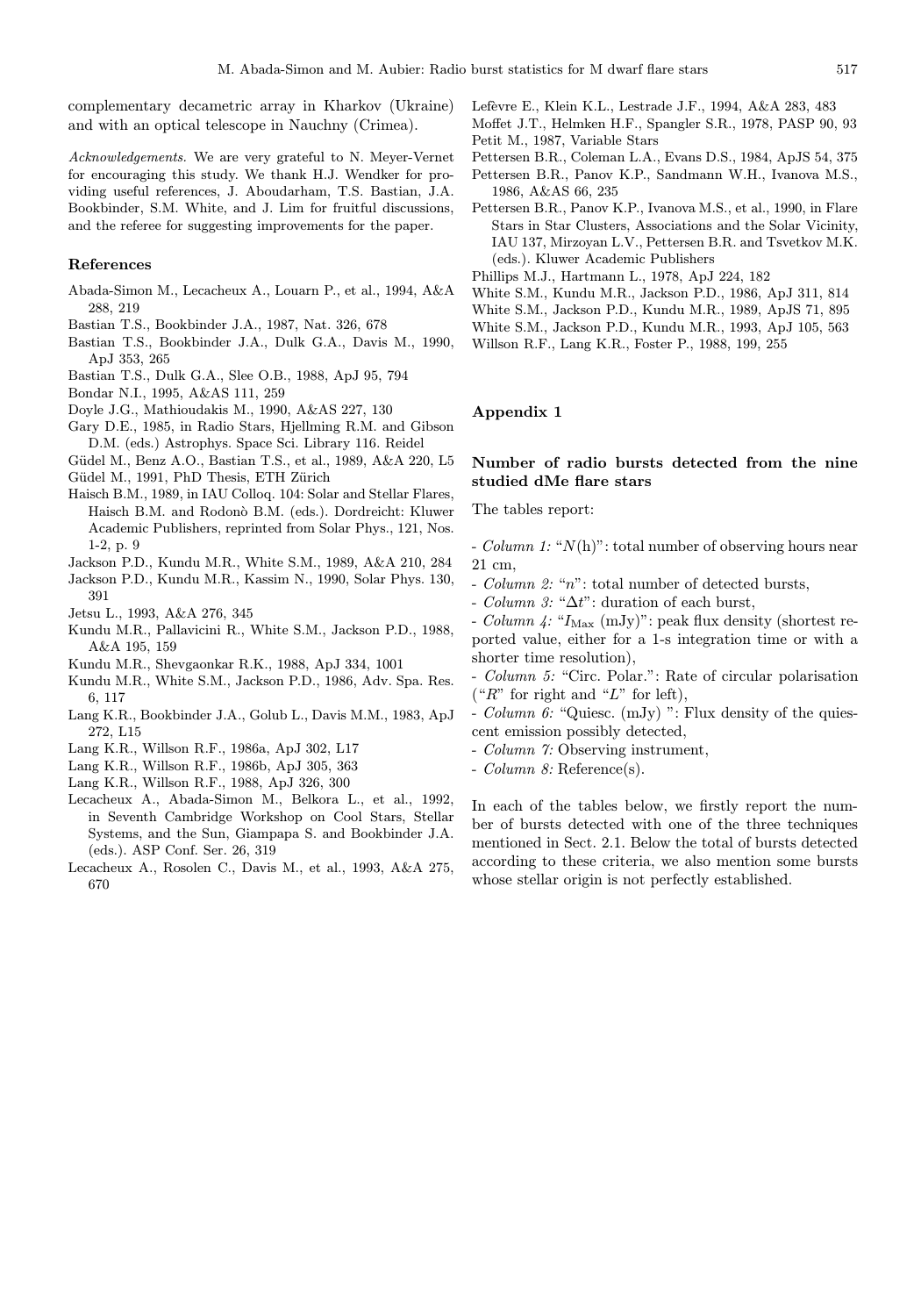## Scheme of the table's structure

| VLA and other reliable interferometers                                        |
|-------------------------------------------------------------------------------|
| Several "single-dish" radiotelescopes observing simultaneously:               |
| Arecibo (Puerto-Rico), Effelsberg (Germany) and Jodrell Bank (United Kingdom) |
| Reliable "ON-OFF" with a single dish instrument                               |
| Total                                                                         |
| "Single-dish" radiotelescope without any of the "reliable" criteria           |
| Less reliable observations                                                    |

| N(h)               | $\,n$            | $\Delta t$       | $I_\mathrm{Max}$ | Circ.          | Quiesc. | Instrument  | Ref.              |
|--------------------|------------------|------------------|------------------|----------------|---------|-------------|-------------------|
|                    |                  |                  | (mJy)            | Polar.         | (mJy)   |             |                   |
| $\overline{4}$     | $\mathbf{1}$     | $\sim 30$ min    | 18               | var.           | 1.95    | <b>VLA</b>  | (a)               |
|                    |                  |                  |                  | between L      |         |             |                   |
|                    |                  |                  |                  | and R          |         |             |                   |
| 11                 | 1 (or 3?)        | $2\ \mathrm{h}$  | 80               | $100\%$ L      | several | <b>VLA</b>  | $(b)$ $(c)$       |
| 5                  | $\boldsymbol{0}$ |                  |                  |                |         | <b>VLA</b>  | (d)               |
| $3$ (at 6 and      | $\overline{0}$   |                  |                  |                |         | VLA         | (e)               |
| $20 \text{ cm}$ )  |                  |                  |                  |                |         |             |                   |
| ?                  | $\mathbf{1}$     | $15 \text{ min}$ |                  |                |         | <b>VLA</b>  | (f)               |
|                    |                  |                  | 521              | $96\%$ R       |         | Arecibo     |                   |
| $\leq 5$           | $\mathbf{1}$     |                  | 670              |                |         | Effelsberg  | (g)               |
|                    |                  | 40 s             | 400              |                |         | Jodr.Bank   |                   |
| $3$ h $15$         | $\overline{2}$   | 40 s             | 940              | $100\%$ R      |         | Arecibo     | (h)               |
|                    |                  | $6 \text{ min}$  |                  |                |         | ON-OFF      |                   |
| Total $\approx 31$ | $\overline{6}$   |                  |                  |                |         |             |                   |
| 17.9               | $\mathbf{1}$     | $\overline{?}$   | 150              |                |         | Arecibo     | (i)               |
|                    |                  |                  |                  |                |         | and visible |                   |
|                    |                  |                  |                  |                |         | simulta-    |                   |
|                    |                  |                  |                  |                |         | neously     |                   |
|                    |                  |                  |                  |                |         |             |                   |
| $\mathbf{1}$       | $\mathbf{1}$     | $20 \text{ min}$ | 130              | $100\%$ L      |         | (B)         | (j)               |
| 20                 |                  | 50 s             | 300              | $50 - 100\%$ L |         | (B)         | $\left( k\right)$ |
|                    | $\overline{2}$   |                  |                  | L              |         |             |                   |
|                    |                  | $25\ \mathrm{s}$ | 10               | $100\%$ L      |         |             |                   |

#### AD Leo

## Notes:

(A) Simultaneous observations in Arecibo and in optical within a few seconds, but the authors do not believe this detection!

(B) Observation in Arecibo, but without guarantee on the stellar origin.

### References:

(a) Jackson et al. (1989)

- (b) Kundu & Shevgaonkar (1988)
- (c) Kundu et al. (1986)
- (d) Bastian & Bookbinder (1987)
- (e) Willson et al. (1988)
- (f) Jackson et al. (1990)
- $(g)$  Güdel et al.  $(1989)$
- (h) Bastian et al. (1990)
- (i) Moffett et al. (1978)
- (j) Lang et al. (1983)
- (k) Lang & Willson (1986b).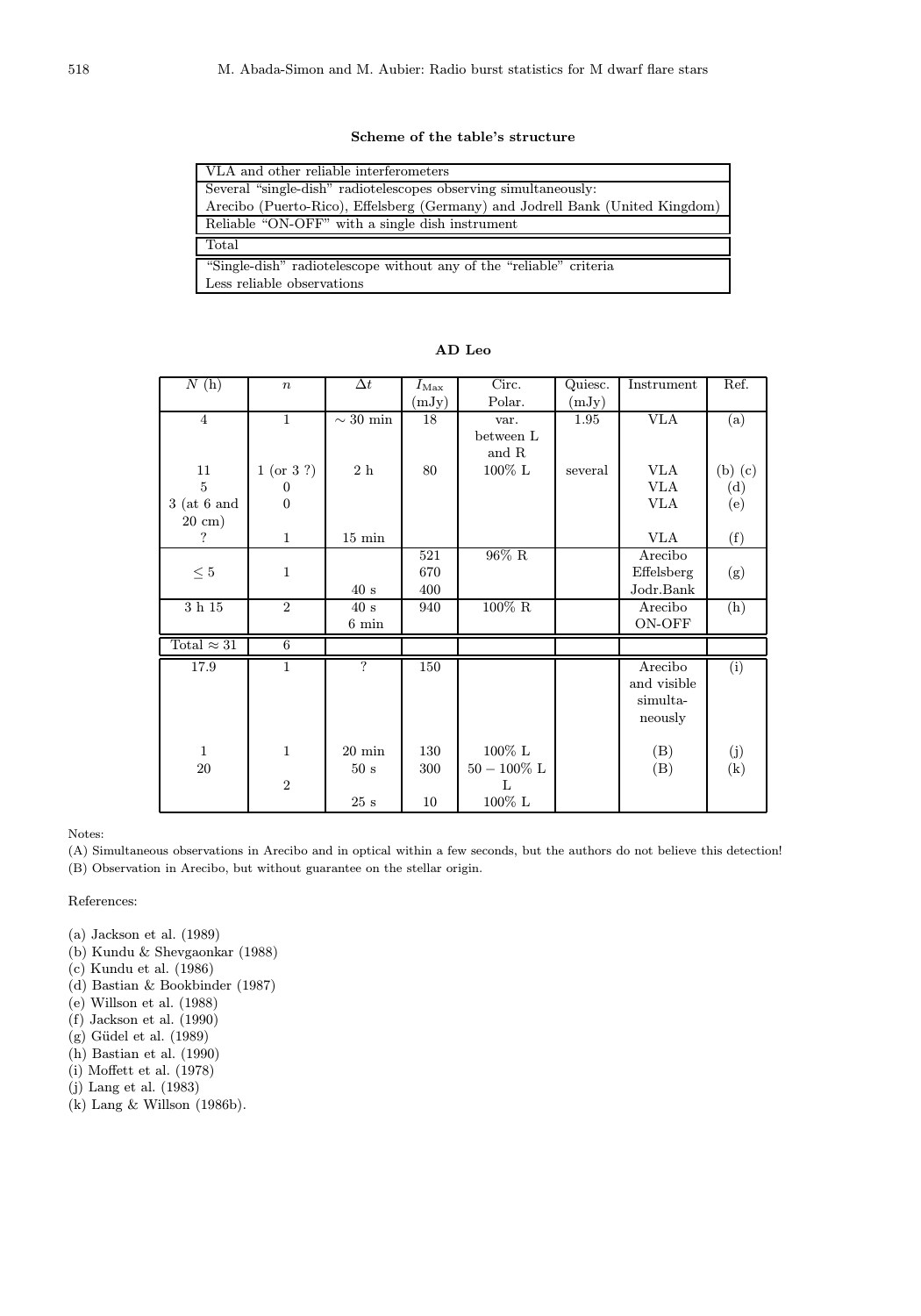| N(h)           | $\boldsymbol{n}$ | $\Delta t$       | $I_\mathrm{Max}$ | Circ.       | Quiesc. | Instrument | Ref.                       |
|----------------|------------------|------------------|------------------|-------------|---------|------------|----------------------------|
|                |                  |                  | (mJy)            | Polar.      | (mJy)   |            |                            |
| 3.75           | "nume            | $<$ 30 min       | $\sim 27$        | high        |         | <b>VLA</b> | $\rm (a)$                  |
|                | rous"            | (charun)         |                  |             |         |            |                            |
| 0.5            | 1                |                  | 8.4              |             | 1.5     | <b>VLA</b> | (b)                        |
|                |                  | $10 \text{ min}$ | 9                | ? R         |         |            |                            |
| $\bf 5$        | 3                | $10 \text{ min}$ | 12               | $30-60\%$ R |         | <b>VLA</b> | (c)                        |
|                |                  |                  |                  | R           |         |            |                            |
|                |                  | 2h               | 45               | $10 - 80\%$ |         |            |                            |
|                |                  |                  |                  | R           |         |            |                            |
| 2.57           | $\boldsymbol{0}$ |                  |                  |             |         | Jodrell    | (d)                        |
|                |                  |                  |                  |             |         | Bank       |                            |
| 4.28           | $\theta$         |                  |                  |             |         | Effelsberg | (d)                        |
| Total          | $> 5$            |                  |                  |             |         |            |                            |
| $\approx 16.1$ |                  |                  |                  |             |         |            |                            |
| ?              | $\boldsymbol{0}$ |                  |                  |             | 0.47    | <b>VLA</b> | $\left( \mathrm{e}\right)$ |

EQ Peg

(a) Kundu et al. (1986)

(b) Kundu et al. (1988)

(c) Bastian & Bookbinder (1987)

(d) Güdel (1991)

(e) Jackson et al. (1989).

Wolf 424

| $N(\mathrm{h})$    | $\it n$                                   | $\Delta t$ | $I_{\rm Max}$<br>(mJy) | Circ.<br>Polar. | Quiesc.<br>(mJy) | Instrument                                            | Ref.                     |
|--------------------|-------------------------------------------|------------|------------------------|-----------------|------------------|-------------------------------------------------------|--------------------------|
| 0.4<br>13.6        | $0 \ (\mathrm{no}$<br>burst > 100<br>mJy) |            |                        |                 | 0.4<br>mJy)      | VLA<br>Arecibo<br>and visible<br>simulta-<br>neou sly | $\alpha$<br>$\mathbf{b}$ |
| Total $\approx 14$ |                                           |            |                        |                 |                  |                                                       |                          |

(a) White et al. (1989)

(b) Moffett et al. (1978).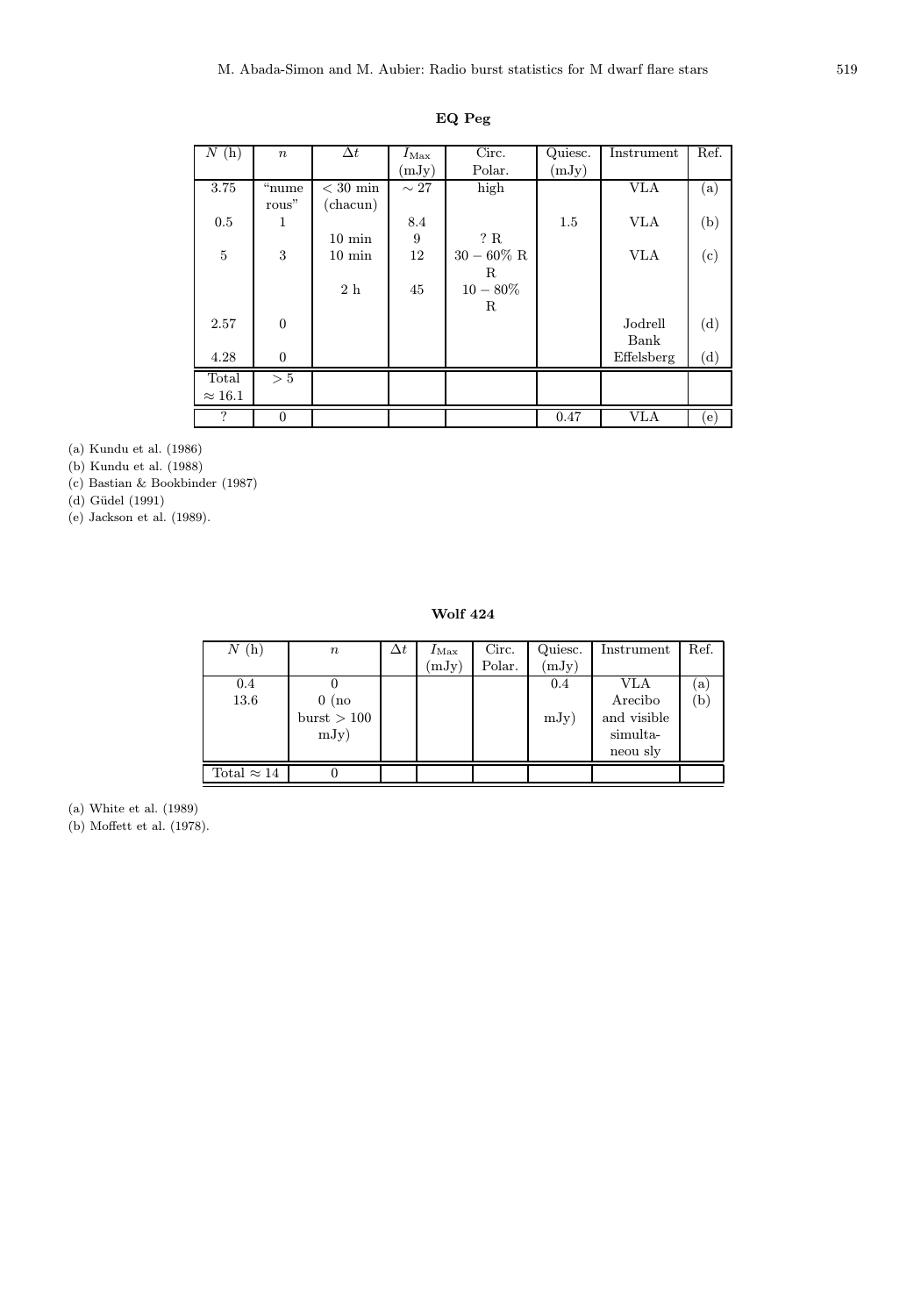| N(h)                                         | $\boldsymbol{n}$                               | $\Delta t$                  | $I_{\rm Max}$<br>(mJy) | Circ.<br>Polar.                   | Quiesc.<br>(mJy) | Instrument                                                          | Ref.               |
|----------------------------------------------|------------------------------------------------|-----------------------------|------------------------|-----------------------------------|------------------|---------------------------------------------------------------------|--------------------|
| 4.5                                          | slowly<br>variable<br>emission                 |                             | 30                     | variable:<br>$35\% -$<br>$90\%$ L |                  | <b>VLA</b>                                                          | (a)                |
| 4 h 12                                       | $8$ (one<br>after the<br>others)               | $\sim 30$ min               | 16                     | $\sim 100\%$ L                    |                  | VLA                                                                 | (b)                |
| 3<br>8 (at 20)<br>and 90<br>$\,\mathrm{cm})$ | $\mathbf{1}$                                   | $\sim 20$ min<br>$\sim 8$ h | 15<br>9.2              | $\mathbf{0}$<br>94% L             | 4.7              | <b>VLA</b><br><b>VLA</b>                                            | (c)<br>(d)         |
| 5<br>9                                       | $\boldsymbol{0}$<br>$\overline{1}$             | $\sim$ 5 h                  | 15                     | 100% L                            | $\overline{2}$   | <b>VLA</b>                                                          | $(f)$ $(g)$<br>(h) |
| Total $\approx$<br>33.7                      | >13                                            |                             |                        |                                   |                  |                                                                     |                    |
| $\overline{?}$<br>$\overline{?}$<br>2.4      | $\overline{1}$<br>$\mathbf{1}$<br>$\mathbf{1}$ | 2h20<br>2h<br>40 s          | 3.9<br>5<br>150        | $80\%$ L                          | < 1.94           | VLA<br>VLA<br>Arecibo<br>and visible<br>$\left( \mathrm{C} \right)$ | (i)<br>(g)<br>(j)  |

YZ CMi

Note: (C) The radio peak was detected 30 s before the optical: is it reliable?

(a) Lang & Willson (1986a)

(b) Lang & Willson (1988)

(c) Willson et al. (1988)

(d) Kundu & Shevgaonkar (1988)

(e) Bastian & Bookbinder (1987)

(f) Kundu et al. (1986)

(g) Jackson et al. (1990)

(h) Kundu & White (1989)

(j) Moffett et al. (1978).

YY Gem

| Ν                  | $\boldsymbol{n}$ | $\Delta t$ | $I_{\rm Max}$ | Circ.  | Quiesc.   | Instrument | Ref. |
|--------------------|------------------|------------|---------------|--------|-----------|------------|------|
|                    |                  |            | (mJy)         | Polar. | (mJy)     |            |      |
| 1 h 13             |                  |            |               |        | 0.41      | VLA        | a    |
| 14h                | 0                |            |               |        | $0.5 - 2$ | VLA        |      |
| Total $\approx 15$ |                  |            |               |        |           |            |      |
| $h$ 13 $m$         |                  |            |               |        |           |            |      |

(a) Jackson et al. (1989)

(b) Gary (1985).

TZ Ari

| (h) | $\it n$ | $I_{\rm Max}$<br>(mJy) | Circ.<br>Polar. | Quiesc.<br>(mJy) | Instrument | Ref. |
|-----|---------|------------------------|-----------------|------------------|------------|------|
| 0.4 |         |                        |                 |                  | VLA        | a    |
|     | < 0.48  |                        |                 |                  |            |      |
|     | mJy)    |                        |                 |                  |            |      |

(a) White et al. (1989).